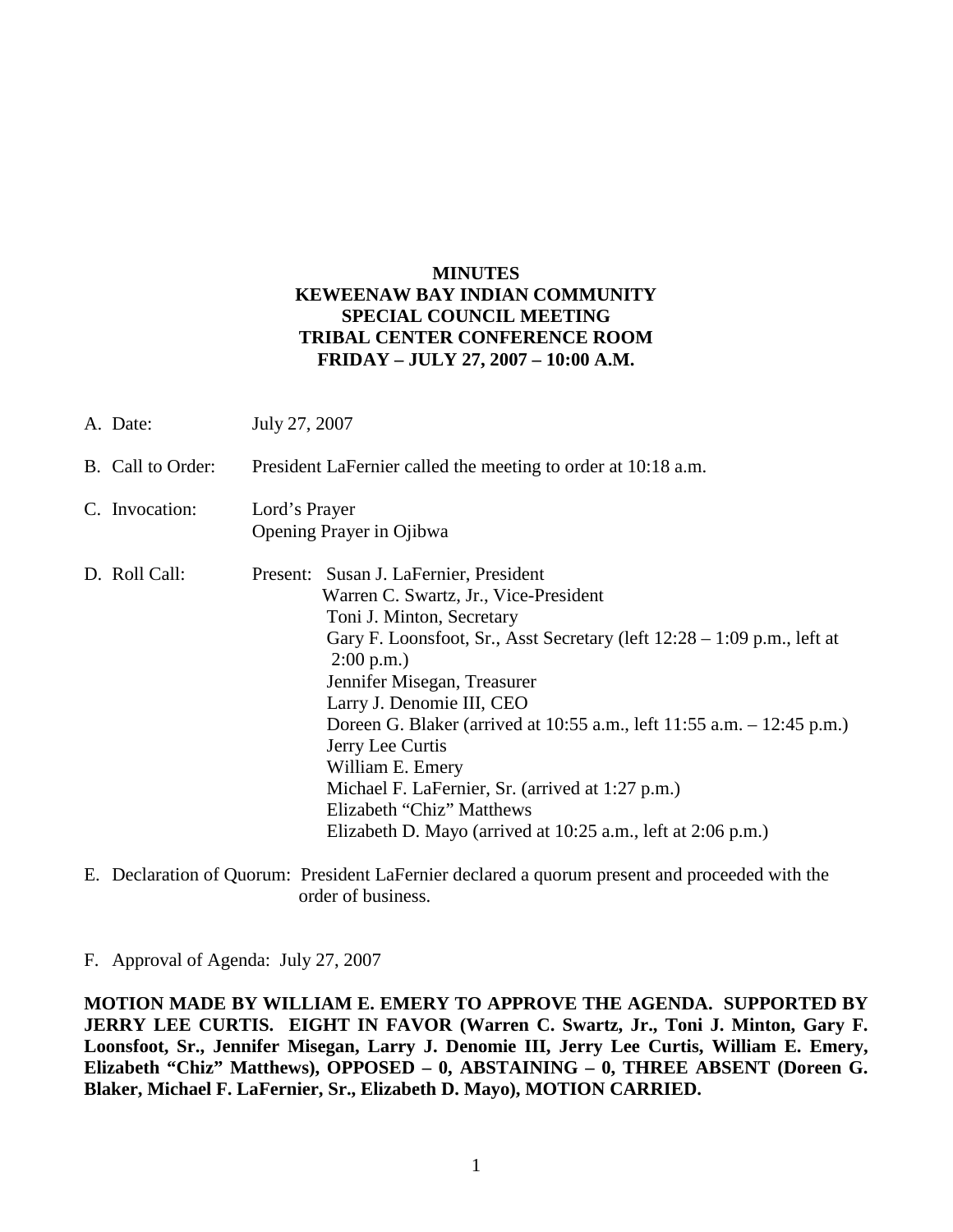## G. Closed Session:

- 1. Susan LaFernier, President
- 2. Larry Denomie, CEO
- 3. John Baker, Attorney

**MOTION MADE BY GARY F. LOONSFOOT, SR. TO GO INTO CLOSED SESSION AT 10:21 A.M. SUPPORTED BY WILLIAM E. EMERY. EIGHT IN FAVOR (Warren C. Swartz, Jr., Toni J. Minton, Gary F. Loonsfoot, Sr., Jennifer Misegan, Larry J. Denomie III, Jerry Lee Curtis, William E. Emery, Elizabeth "Chiz" Matthews), OPPOSED – 0, ABSTAINING – 0, THREE ABSENT (Doreen G. Blaker, Michael F. LaFernier, Sr., Elizabeth D. Mayo), MOTION CARRIED.**

Elizabeth Mayo arrived at 10:25 a.m.

Doreen Blaker arrived at 10:55 a.m.

Break: 11:18 – 11:35 a.m.

Doreen Blaker left 11:55 a.m. – 12:45 p.m.

Break: 12:28 – 12:55 p.m.

Gary Loonsfoot left 12:28 – 1:09 p.m.

Mike LaFernier arrived at 1:27 p.m.

Gary Loonsfoot left at 2:00 p.m.

Elizabeth Mayo left at 2:06 p.m.

**MOTION MADE BY WILLIAM E. EMERY TO GO INTO OPEN SESSION AT 3:07 P.M. SUPPORTED BY MICHAEL F. LAFERNIER, SR. NINE IN FAVOR (Warren C. Swartz, Jr., Toni J. Minton, Jennifer Misegan, Larry J. Denomie III, Doreen G. Blaker, Jerry Lee Curtis, William E. Emery, Michael F. LaFernier, Sr., Elizabeth "Chiz" Matthews), OPPOSED – 0, ABSTAINING – 0, TWO ABSENT (Gary F. Loonsfoot, Sr., Elizabeth D. Mayo), MOTION CARRIED.**

**MOTION MADE BY TONI J. MINTON TO APPROVE THE BROKER DEALER CONTRACT BETWEEN KBIC AND FINANCIAL TELESIS FOR THE 401K PLAN. SUPPORTED BY DOREEN G. BLAKER. SIX IN FAVOR (Toni J. Minton, Larry J. Denomie III, Doreen G. Blaker, Jerry Lee Curtis, William E. Emery, Elizabeth "Chiz" Matthews), ONE OPPOSED**